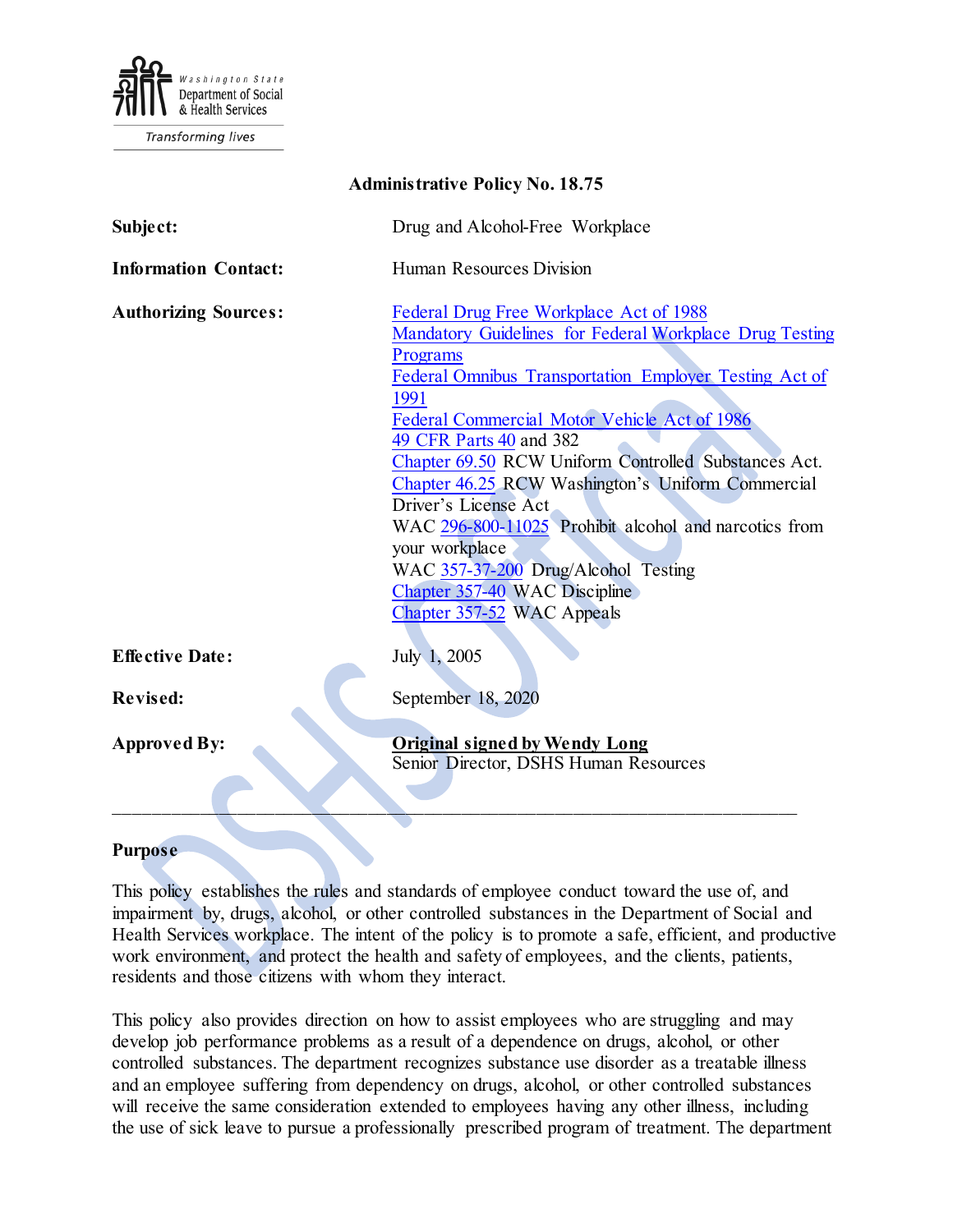will keep all requests for assistance confidential. No employee will have their job security or promotional opportunities jeopardized when assistance is requested prior to an incident or the employee being notified they are being subjected to a test unless other circumstances warrant such action. No employee will be retaliated or discriminated against in any way, as a consequence of seeking treatment.

## **Scope**

This policy applies to all department employees. For represented employees, the collective bargaining agreements (CBA) supersedes specific provisions of this policy with which it conflicts.

### **Additional Guidance**

- **[Reasonable suspicion guidelines](http://hrd.dshs.wa.gov/Top_Toolbar/Guidlines_and_Best_Practices/documents/ReasonableSuspicionGuidelines.pdf)**
- **Drug and alcohol testing program manual for CDL employees**
- [Applicable collective bargaining agreements](https://ofm.wa.gov/state-human-resources/labor-relations/collective-bargaining-agreements/2019-21-collective-bargaining-agreements)

## **Definitions**

**(The drug and alcohol testing program manual for CDL employees contains additional definitions specific to that program.)**

**Alcohol**: The intoxicating agent in beverage alcohol, ethyl alcohol, or other low molecular weight alcohols including methyl alcohol and isopropyl alcohol.

**Approved treatment program**: Substance use disorder (formerly chemical dependence) service providers certified by the Department of Health.

**Chain of custody**: The process of transmitting a urine sample to a federally certified laboratory for analysis and transporting the results of the testing to a medical review officer for review and verification of the results. To ensure the correct identity of the urine sample, a federal drug testing custody and control form (CCF) accompanies the sample from the collection site (where the employee attests to the identity of the sample) to the laboratory and then to the medical review officer. The employee retains one copy of the CCF, and another copy is sent to the employer. If the chain of custody is suspected of inaccuracy at any point, the urine sample is discarded and the result is noted as negative.

**Commercial driver's license (CDL):** A license required by the commercial vehicle safety act of 1986 or [chapter 46.25 RCW,](http://apps.leg.wa.gov/RCW/default.aspx?cite=46.25) to operate a commercial motor vehicle.

**Confirmation test**: For alcohol testing, a confirmation test means a second test by an evidential breath-testing machine following a screening test resulting in an outcome of 0.02 or greater, which provides quantitative data of alcohol concentration. For controlled substances testing, a confirmation test means a second analytical procedure to identify the presence of a specific drug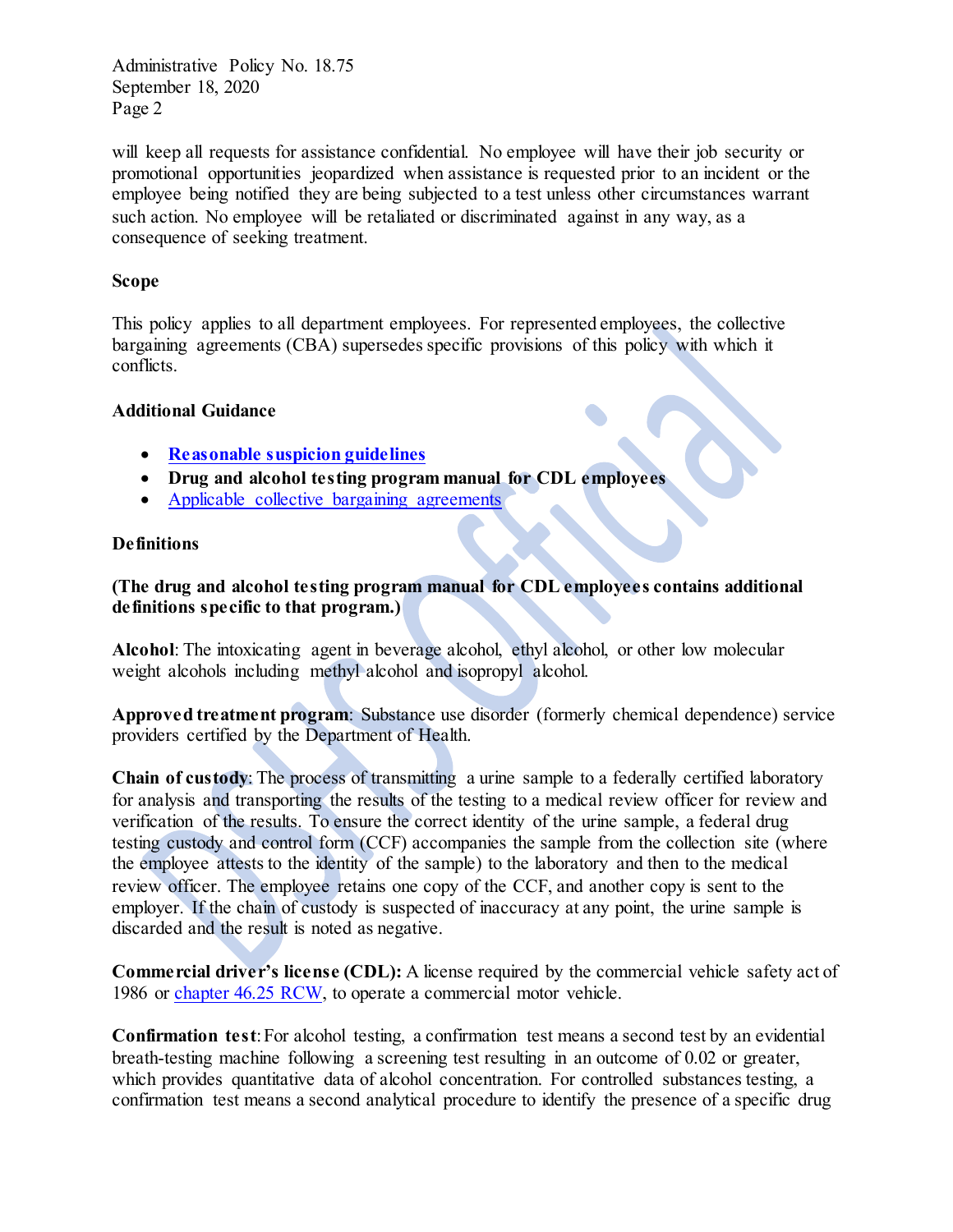or metabolite, which is independent of the screening test and uses a different technique and chemical principle from that of the screening test in order to ensure reliability and accuracy.

**Controlled substance**: Any substance or its immediate precursor listed in schedules I through V of Article II, [chapter 69.50 RCW.](http://apps.leg.wa.gov/RCW/default.aspx?cite=69.50) Examples of such substances include, but are not limited to, amphetamines, methamphetamines, cannabinoids, cocaine metabolite, phencyclidine (PCP), opiates metabolite, barbiturates, benzodiazepines, methadone, marijuana methaqualone, propoxyphene, or a metabolite of any such substance.

**Drug**: Any substance, whether controlled, medically prescribed, or over the counter, which has or tends to have the effect of altering one's mood or mental functioning, and of interfering with an employee's ability to perform duties safely and with the exercise of necessary judgment. For purposes of this policy, testing for drugs or controlled substances refers to the five illegal substances for which employees may be tested: amphetamines, cocaine, marijuana, opiates, and PCP (phencyclidine). Management may require expanded non-DOT drug testing, depending on the incident.

**Drug and alcohol coordinator**: Management employee designated to oversee the operations of this policy, and to act as the designated employer representative (DER) as described in [49 CFR](http://www.access.gpo.gov/nara/cfr/waisidx_06/49cfr40_06.html)  [Part 40.](http://www.access.gpo.gov/nara/cfr/waisidx_06/49cfr40_06.html)

**Drug paraphernalia**: As defined in RCW 69.50.102 is all equipment, products, and materials of any kind which are used, intended for use, or designed for use in planting, propagating, cultivating, growing, harvesting, manufacturing, compounding, converting, producing, processing, preparing, testing, analyzing, packaging, repackaging, storing, containing, concealing, injecting, ingesting, inhaling, or otherwise introducing into the human body a controlled substance.

**Medical review officer (MRO):** A licensed physician (medical doctor or doctor of osteopathy) responsible for receiving laboratory results generated by an employer's drug testing program. The MRO has knowledge of substance abuse disorders; has appropriate medical training to interpret and evaluate a person's confirmed positive test result, together with the person's medical history and any other relevant biomedical information; provides verification of laboratory test results. The MRO may not have any financial relationship with a treatment program and may not provide substance use disorder treatment for employees whose test results they have reviewed.

**Reasonable suspicion**: The inference that an employee may be under the influence of drugs, alcohol, or controlled substances based on specific, contemporaneous, describable observations concerning the employee's appearance, behavior, speech, or body odors.

**Refusal to submit** (to a drug, alcohol, or controlled substance test): Besides outright refusal, this term includes situations in which the employee:

- 1. Fails to provide adequate breath for testing without a valid medical explanation after having received notice of the requirement for breath testing:
- 2. Fails to provide adequate urine for drug testing without a valid medical explanation after having received notice of the requirement for urine testing;
- 3. Engages in conduct that clearly obstructs the testing process;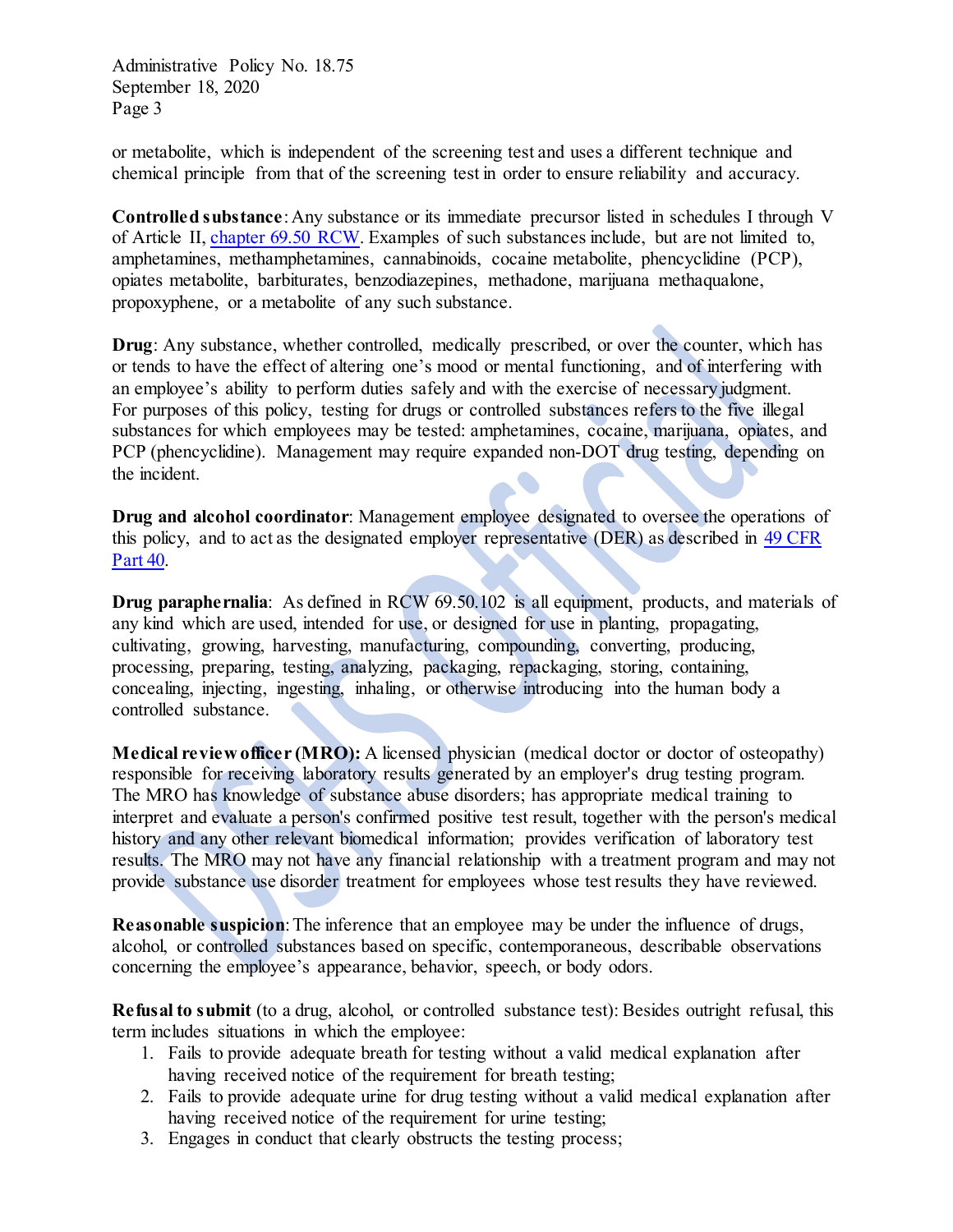- 4. Fails to cooperate with any part of the testing process;
- 5. Refuses to read and sign a statement on the drug testing custody and control form certifying the specimen is in fact the employee's specimen;
- 6. Fails to appear for any test within a reasonable time as determined by the department and after being directed to do so; or
- 7. Leaves the scene of an accident without valid reason before a drug, alcohol, or controlled substance test has been conducted.

**Return to duty (or return to work) plan**: A written document, developed by a certified substance use disorder professional (CSUDP) or other approved drug and alcohol specialist involved in monitoring the personal progress of an employee who has violated the policy. The document will include all the requirements with which the employee must comply before returning to the employee's position. The requirements may include treatment, aftercare, frequency of follow-up tests, and requirements for continuing care beyond the date of the employee's return to work.

**Safety** sensitive position: For purposes of this policy, safety sensitive positions are:

- 1. Licensed health care professionals who prescribe, administer, or dispense medications as part of their job duties;
- 2. Licensed emergency medical technicians (EMT);
- 3. Employees issued firearms as part of their position;
- 4. Non-represented employees who provide security on state property or ensure public safety; and
- 5. Employees whose positions require a commercial driver's license (CDL). For CDL employees, safety sensitive functions include such duties as operating, loading, unloading, inspecting, maintaining or repairing a commercial vehicle, obtaining assistance or remaining in attendance with a disabled vehicle, or as otherwise set forth in the code of federal regulations (CFR). A CDL employee is considered to be performing a safety sensitive function during any period in which the employee is actually performing, ready to perform, or immediately available to perform any safety sensitive function.

**Serious bodily injury**: As a criterion in requiring a post-accident drug, alcohol, or controlled substance test, this term means a workplace accident or injury severe enough that off-site medical attention is required.

**Service agent**: The firm retained by the department to designate approved sites for the collection of specimens (breath for alcohol testing, urine for drug and controlled substance testing); transport urine specimens to approved laboratories for analysis; provide medical review officer services to verify test results, report results to the department drug and alcohol program coordinator; and provide other allied services requested by the department.

**Significant property or environmental damage**: as a criterion in requiring a post-accident drug, alcohol, or controlled substance test, this term means a workplace accident or incident, which results in damage estimated to be in excess of \$500.

**Substance use disorder (formerly known as chemical dependency)**: A progressive and chronic illness characterized by lack of control over the use of drugs, alcohol, or other controlled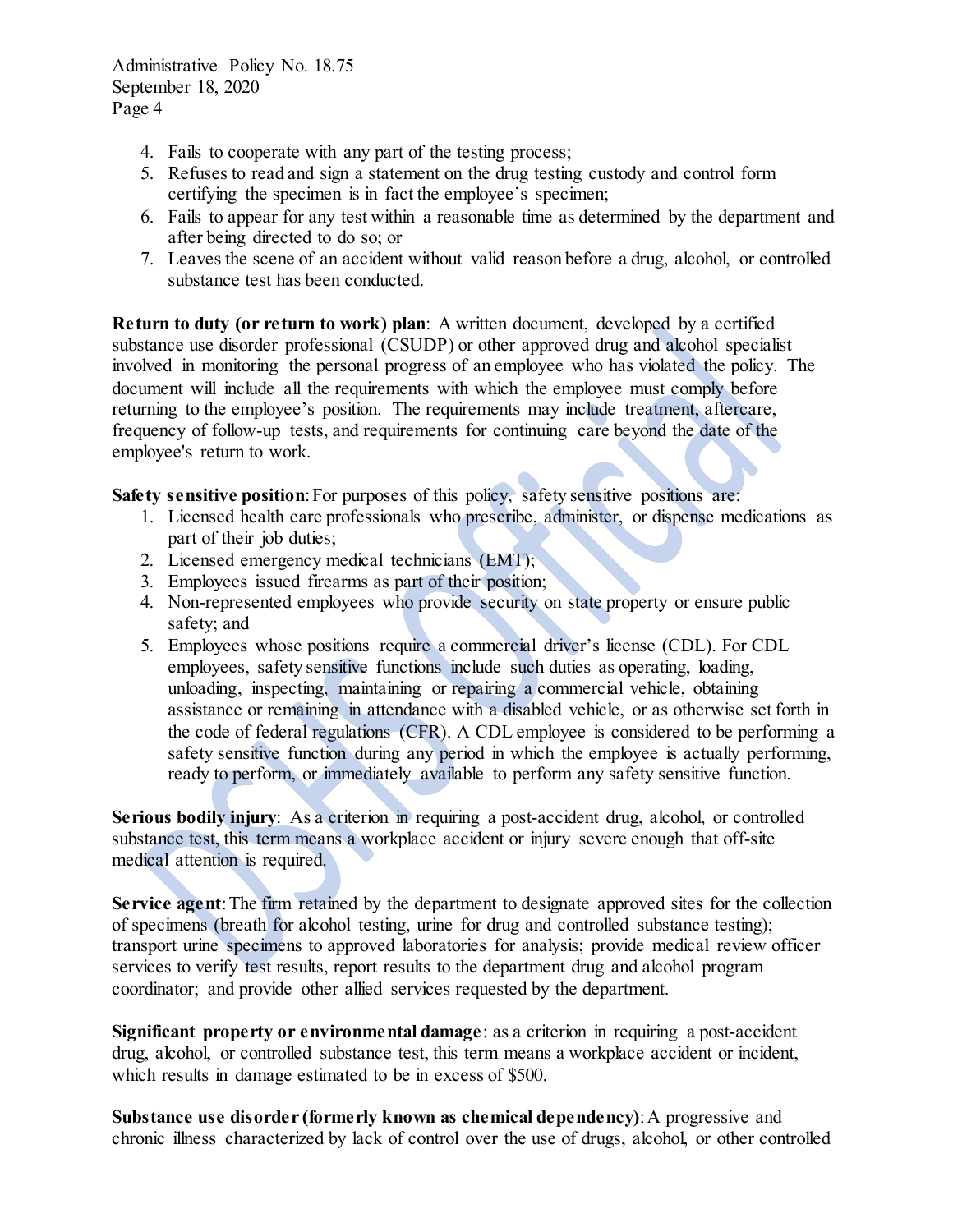substances, and the continued use of the substance in the face of negative effects by the use to any major life area.

**Substance use disorder professional (formerly known as chemical dependency professional)**: A substance use disorder professional (SUDP) is certified as such by the Washington state department of health under [RCW 18.205.](http://apps.leg.wa.gov/RCW/default.aspx?cite=18.205) SUDPs provide substance use disorder counseling services in approved agencies. For purposes of this policy, use of the term substance use disorder professional will also mean those professionals formerly classified as chemical dependency professionals.

**Under the influence**: Exhibiting behavior, work performance or judgment, or physical characteristics leading to a reasonable belief that the employee may be impaired because of the use of drugs, alcohol, or controlled substances. Examples of characteristics include, but are not limited to any one or more of the following:

- 1. Eyes: Glassy, dilated or constricted pupils, lack of focus;
- 2. Speech: Slurred, uncharacteristically rapid, or very slow and deliberate;
- 3. Head and body: Staggers, sways while attempting to stand still, has to hold on to furniture or steady self to walk or stand, head bobs, extreme sleepiness, eyelids drooping;
- 4. Behavioral manifestations: Uncharacteristic aggressiveness, impulsive behavior, fighting;
- 5. Odor of drugs, alcohol, or other controlled substances;
- 6. Sudden or unexplained mood changes; or
- 7. Loud or inappropriately talkative, persistently boisterous, difficulty in concentrating, displays emotion not appropriate to situation, verbally abusive, or belligerent.

# **Policy**

# **A. DSHS drug and alcohol-free workplace rules for all department employees:**

- 1. All employees must report to work in a condition fit to perform their assigned duties, unimpaired by drugs, alcohol, or controlled substances. Employees will not use drugs, alcohol or controlled substances during work hours or while in paid standby status.
	- a. An employee who is unable to report for work, remain at work, or return to duty because they are under the influence will be ineligible to receive regular or standby pay.
	- b. Employees must notify their supervisor directly, by telephone or other prescribed manner pursuant to agency, division, or program procedures, of their inability to report for unscheduled overtime if under the influence of drugs, alcohol, or other controlled substances. The department will not penalize employees in these instances.
- 2. The use or possession of drugs, alcohol, or controlled substances by an employee is prohibited in state vehicles, on agency or state owned or leased property or premises, or other governmental or private worksites where employees are assigned to conduct official state business, except when the premises are considered residences.
	- a. Exceptions include medications legally prescribed by a physician, and over the counter medications, excluding marijuana, which remains prohibited. See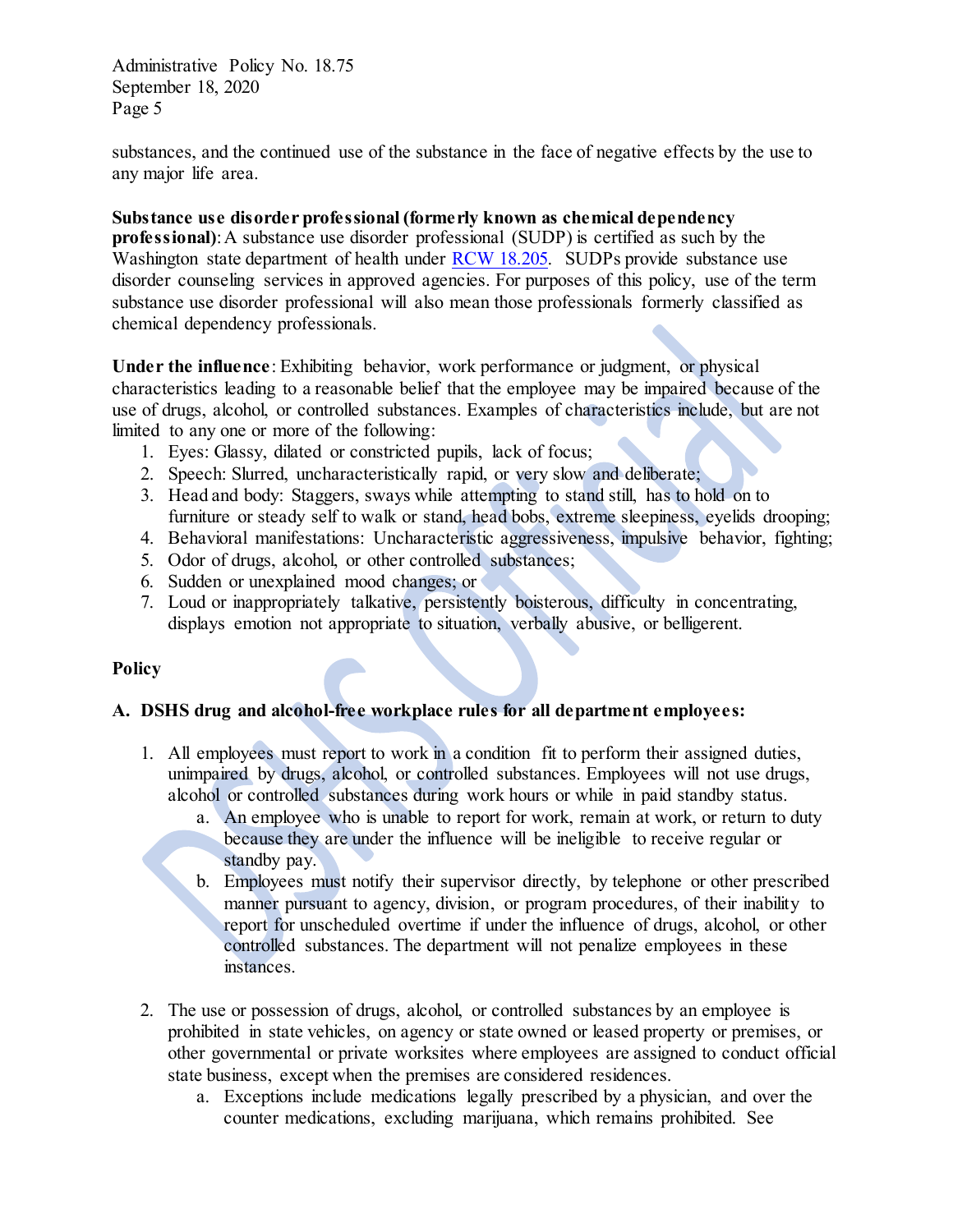subsection 5 of this section for additional provisions on physician prescribed or over the counter medications.

- 3. The unlawful use, possession, delivery, dispensing, distribution, manufacture, or sale of drugs, alcohol, or controlled substances, unauthorized prescription drugs, or drug paraphernalia in state vehicles, on agency or state owned or leased property or premises, or while on official business is prohibited at all times.
- 4. The off duty use or possession of illegal substances, or any other trafficking in drugs by an employee will not be grounds for disciplinary action unless said activities:
	- a. Result in a conflict of interest under [chapter 42.52 RCW;](https://apps.leg.wa.gov/rcw/default.aspx?cite=42.52)
	- b. Are detrimental to the employee's work performance, the program, or the reputation of the agency; or
	- c. Present a connection to the employee's position.
- 5. Employees taking physician prescribed or over the counter medications, if there is substantial likelihood that such medication will affect job safety or impact the essential job functions, must:
	- a. Notify their supervisor, or in the supervisor's absence, the next available official in their chain of command, that they are taking the medication and the side effects or limitations of the medication.
		- i. The employee does not have to disclose the specific medication or any related health condition requiring use of medication to the supervisor or chain of command.
	- b. Provide notice when the employee starts taking the medication(s);

Employees whose work performance is temporarily impacted by prescription or over the counter medication may be reassigned productive alternate work, if available. If no alternate work is available, the employee may be required to take paid leave or leave without pay.

- 6. Employees arrested or placed on court appointed sanctions or conditions that affect their ability to perform assigned duties must notify their immediate supervisor within twenty four (24) hours or prior to their next scheduled work shift, whichever occurs first, of the arrest, sanctions, or conditions. Employees convicted of a violation of a criminal drug statute for an offense occurring in the workplace or on-duty assignment must notify their immediate supervisor, within five days of the conviction.
	- a. Within 10 days of this notification, the department will notify the federal agency that provides funding for the office in which the convicted employee works.
	- b. The department may impose appropriate disciplinary action, up to and including dismissal, and/or require, as a condition of continued employment that the employee satisfactorily complete an approved substance abuse rehabilitation program.
- 7. If an employee's whose position requires that they drive a vehicle (whether state owned, personal, or rented) while on state business, the employee must notify their immediate supervisor of any driving citations involving drugs, alcohol or controlled substance and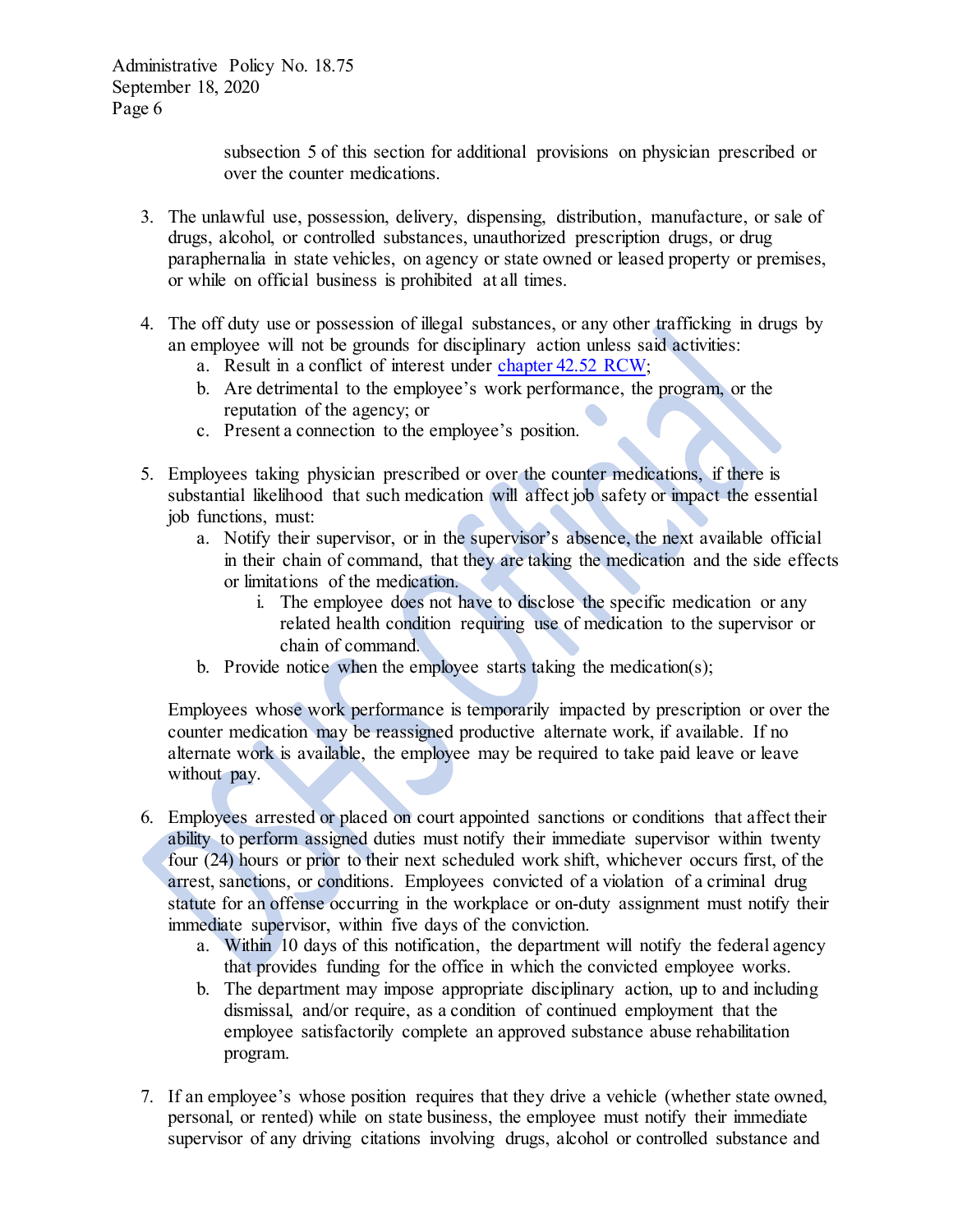any conviction or administrative license revocation or suspension that result from the citation. Such notification must occur no later than the first workday following the action.

- 8. Employees must submit to drug, alcohol, or controlled substance testing when required by the provisions of this policy. A refusal to test has the same consequence as a positive test as defined.
- 9. An employee may request assistance for a drug or alcohol problem and will be given an opportunity to seek assistance from the employee assistance program or other agency recognized assistance program.
	- a. If the assistance is requested prior to an incident or the employee being notified they are being subjected to a test, the employee will not be subject to discharge, unless other circumstances warrant such action or where provisions of a collective bargaining agreement may apply differently.
- 10. All employees must comply with this policy. The department will consider disciplinary action, up to and including dismissal for any violation of this policy.

## **B. Reasonable suspicion**

- 1. When reasonable suspicion exists to believe an employee may be under the influence of drugs, alcohol, or controlled substances while at work or performing official duties, the employee will be relieved of duty for the remainder of their scheduled shift.
	- a. The determination of reasonable suspicion must be documented by a manger, supervisor, or lead worker who has completed department provided or approved training on detecting the signs and symptoms of being affected by drugs, alcohol, or controlled substances. The determination must be verified by another trained manager, supervisor, or lead worker.
	- b. If the employee is in a safety sensitive position as identified in this policy, the department will refer the employee for drug, alcohol, or controlled substance testing in accordance with this policy and applicable collective bargaining agreements.
	- c. If the employee is not in a safety sensitive position, the employee will be subject to the procedures established in the [reasonable suspicion guidelines](http://hrd.dshs.wa.gov/Top_Toolbar/Guidlines_and_Best_Practices/documents/ReasonableSuspicionGuidelines.pdf) document.

See **r**[easonable](http://hrd.dshs.wa.gov/Top_Toolbar/Guidlines_and_Best_Practices/documents/ReasonableSuspicionGuidelines.pdf) **s**uspicion **g**uidelines for specific procedures and documentation requirements.

## **C. Drug, alcohol, and controlled substance testing**

- 1. Employees are subject to drug, alcohol, and controlled substance testing when the following apply:
	- a. Employees are required to possess a commercial driver license (CDL) and are required to perform "safety sensitive" duties involving a commercial motor vehicle. Refer to drug and alcohol testing program manual for CDL employees for the federally mandated testing requirement. In addition, these CDL employees are also subject to the provisions of this policy, as it applies to all department employees.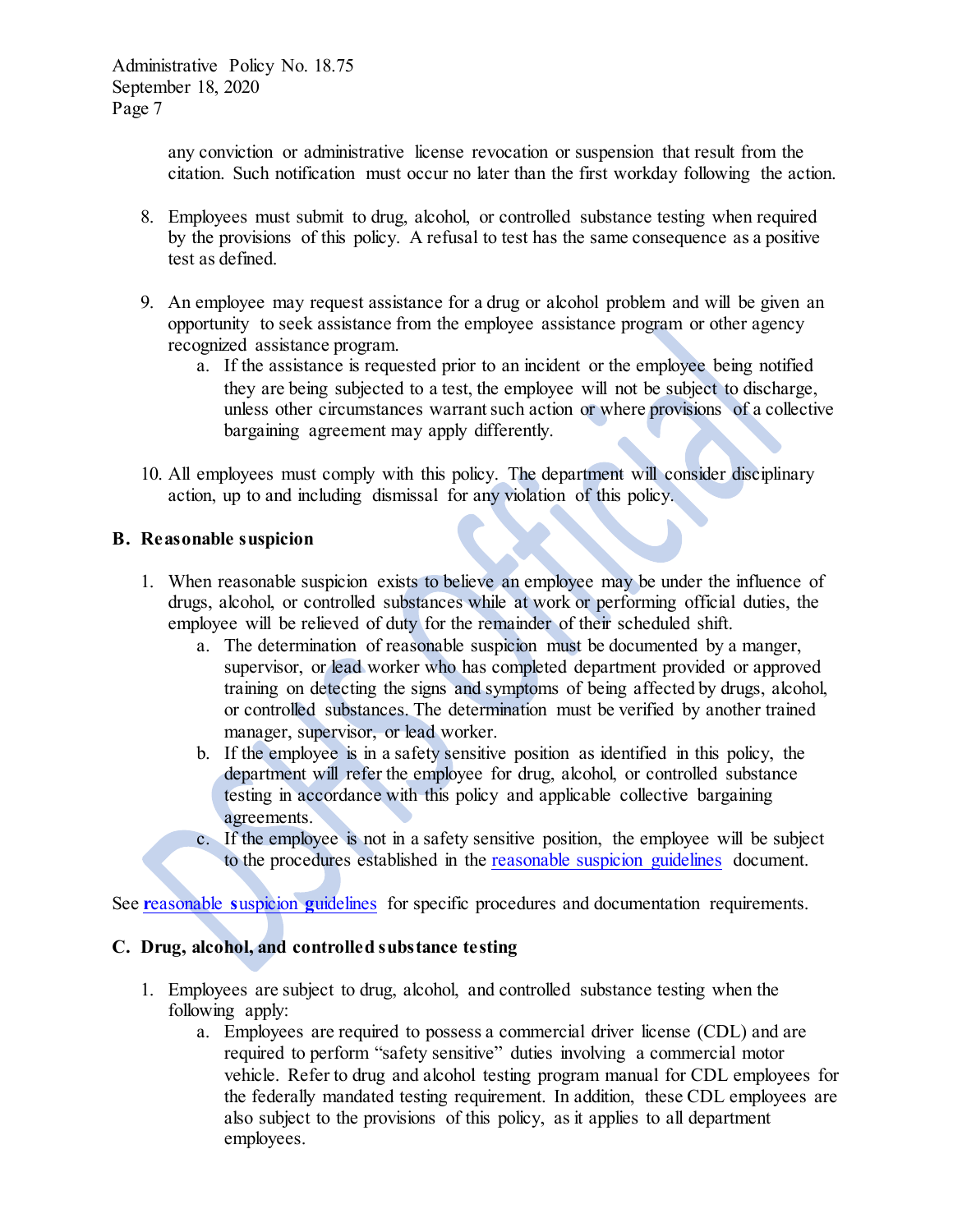- b. Post-accident/incident testing: Safety sensitive CDL employees will be required to submit to a drug, alcohol, and controlled substance test following a workplace incident involving any motor vehicle resulting in:
	- i. Serious bodily injury or significant property/environmental damage;
	- ii. The potential for death, serious bodily injury, or significant property or environmental damage;
	- iii. One of the vehicles involved is unable to operate or drive, except for tire or headlight damage; and
	- iv. When an employee's actions or inaction either contributed to the incident, or cannot completely be discounted as a contributing factor.
- 2. Safety sensitive testing:
	- a. Reasonable suspicion testing: Employees are subject to testing for drugs, alcohol, or controlled substances when their supervisor has reason to suspect, based on observations of the employee's behavior and other indicators that the employee may be under the influence of drugs, alcohol, or controlled substances.
	- b. Random testing: Under RCW 46.25, Federal CFR 49 part 40, all department CDL positions or positions required to perform safety sensitive functions aboard a marine vessel are subject to random testing for the presence of drugs and alcohol. Drug testing is fifty percent (50%) of the total number of employees in each prospective "pool" annually, and alcohol testing is ten percent (10%) annually.
	- c. Return to duty testing: Department employees, including those employees testing under federal regulations who test positive for drugs, alcohol, or controlled substances must provide a negative test result before returning to safety sensitive duty.
	- d. Follow-up testing: Employees who tested positive and are cleared to return to duty by a CSUDP or MRO, are subject to a minimum of six (6) unannounced follow-up tests within the first year after the individual returns to work. The CSUDP or MRO may require additional follow-up tests. All employee tests conducted under federal regulations will follow applicable federal CFR.
- 3. Safety sensitive positions
	- a. Employees in safety sensitive positions are subject to drug, alcohol, or controlled substance testing. An example of an employee is a safety sensitive position includes, but is not limited to a licensed health care professional who administers or dispenses medications as part of their job duties.
	- b. Pre-employment: Applicants for department safety sensitive positions will be required to produce a negative drug test result after receiving a conditional offer of employment.
	- c. Post-accident: Employees in safety sensitive positions will be required to submit to a drug, alcohol, or controlled substance test following a workplace incident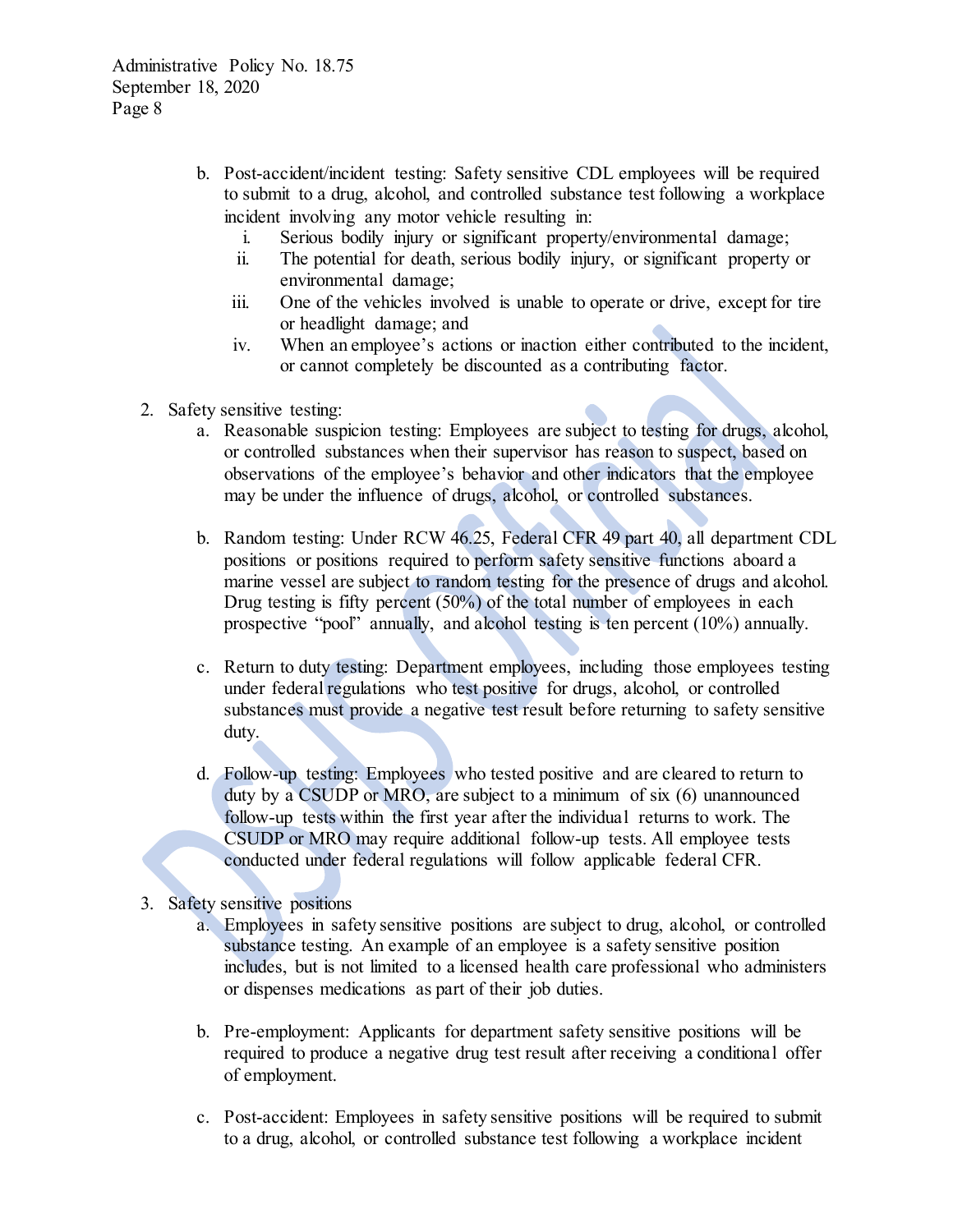when an employee's action(s) or inaction(s) either contributed to the incident, or cannot completely be discounted as a contributing factor resulting in:

- i. Death, serious bodily injury, or significant property or environmental damage;
- ii. The potential for death, serious bodily injury, or significant property or environmental damage; and
- d. Post firearm shooting incidents: Following any incident in which an employee in a safety sensitive position uses their weapon, that employee will be required to submit to testing for drugs, alcohol, or controlled substances use as soon as the incident has concluded. A supervisor or other management designee will transport the employee to the collection site. A refusal to test will be considered the same as a positive test and may result in disciplinary action, up to and including dismissal.
- 4. Reasonable Suspicion

Reasonable suspicion testing for drugs, alcohol, or controlled substances may be directed by the department for any employee performing safety sensitive functions when there is reason to suspect that the employee may be under the influence of drugs, alcohol, or controlled substances.

- a. Specific, objective grounds must be stated in writing that support the reasonable suspicion. Examples of specific objective grounds may include, but are not limited to the following:
	- i. Physical symptoms consistent with drugs, alcohol, or controlled substances use;
	- ii. Evidence or observation of the use, possession, sale, or delivery of drugs, alcohol, or controlled substances; or
	- iii. The occurrence of an accident where a trained manager, supervisor, or lead worker suspects that drugs, alcohol, or controlled substances use may have been a factor.
- b. A trained manager, supervisor, or lead worker is one who has completed drug and alcohol training on detecting the signs and symptoms of being affected by drugs, alcohol, or controlled substances. A referral for testing will be made based on specific objective grounds documented **and** verified by another trained manager, supervisor, or lead worker.
- c. When reasonable suspicion exists, employees must submit to drug, alcohol, or controlled substance testing when required by the department. A refusal to test is considered the same as a positive test. When an employee is referred for testing, they will be removed immediately from duty and transported to the collection site.
- d. Follow-up testing will be required of safety sensitive employees if required in a return to work plan.

### **D. General provisions for drug, alcohol, and controlled substance testing:**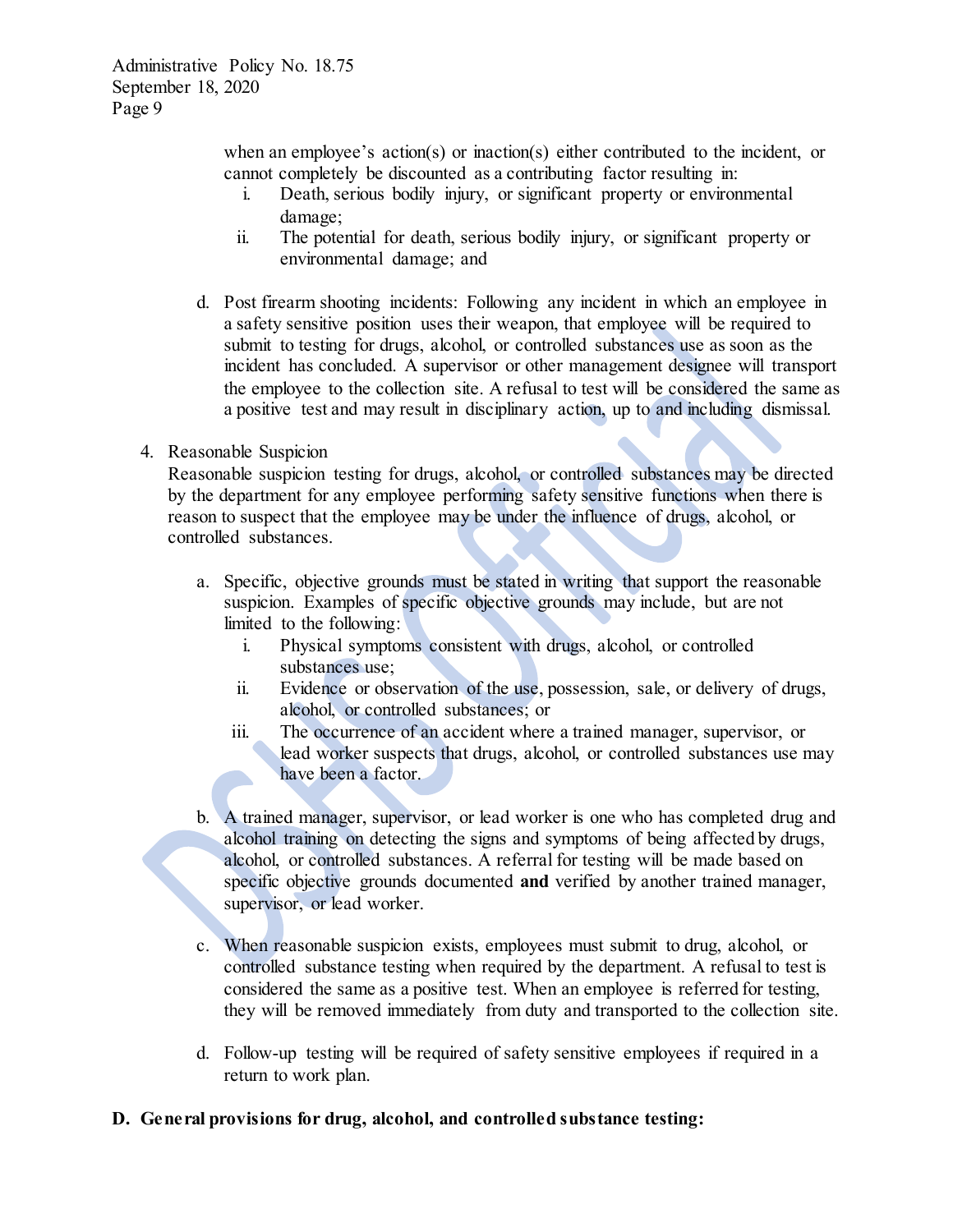- 1. Testing for the presence of drugs, alcohol, or controlled substances will be conducted in such a way as to ensure maximum accuracy and reliability.
- 2. Testing will use the techniques, chain of custody procedures and forms, and equipment and laboratory facilities approved by the U.S. department of health and human services in the mandatory guidelines for federal workplace drug testing programs. Collection of test samples (urine for controlled substances, breath for alcohol) will be done only at approved collection sites.
- 3. To ensure compliance with these requirements, the department will contract with an outside qualified and experienced drug and alcohol service agent.

## **E. Consequences for an employee who has a positive drug, alcohol or controlled substance test:**

- 1. Employees who test positive will immediately be removed from all safety sensitive functions.
- 2. An employee who has a positive alcohol test result or a confirmed positive drug or controlled substance test result that is verified positive by a medical review officer will be subject to disciplinary action, up to and including dismissal. Action taken will be based on the incident that prompted the testing, including a violation of the drug and alcoholfree workplace rules.
- 3. Management may disclose the results at the employee's request or as necessary for the conduct of department business. This could include any challenge to the disciplinary action arising from the incident or behavior that led to the testing.
- 4. The employee will be advised of the test results:
	- a. In the event of a positive test report, the employee may be required to receive an assessment from the Washington state employee assistance program (EAP) or other approved case management resource, such as the SUP or Washington health professional services, as assigned by the drug and alcohol program coordinator.
	- b. The employee must sign a return to work agreement developed in cooperation with the CSUDP or other assigned resource.
	- c. CDL drivers covered under federal testing programs must comply with all federal requirements following a positive drug test.
- 5. An employee who violates the terms of the return to work agreement will be subject to further disciplinary action, up to and including dismissal. The employee may also be required to sign a consent for release of information giving the assigned case management resource permission to notify the supervisor of any non-confidential requirements affecting the employee's position and cooperation with the return to work agreement.

# **F. Provisions for payment and other compensation for testing:**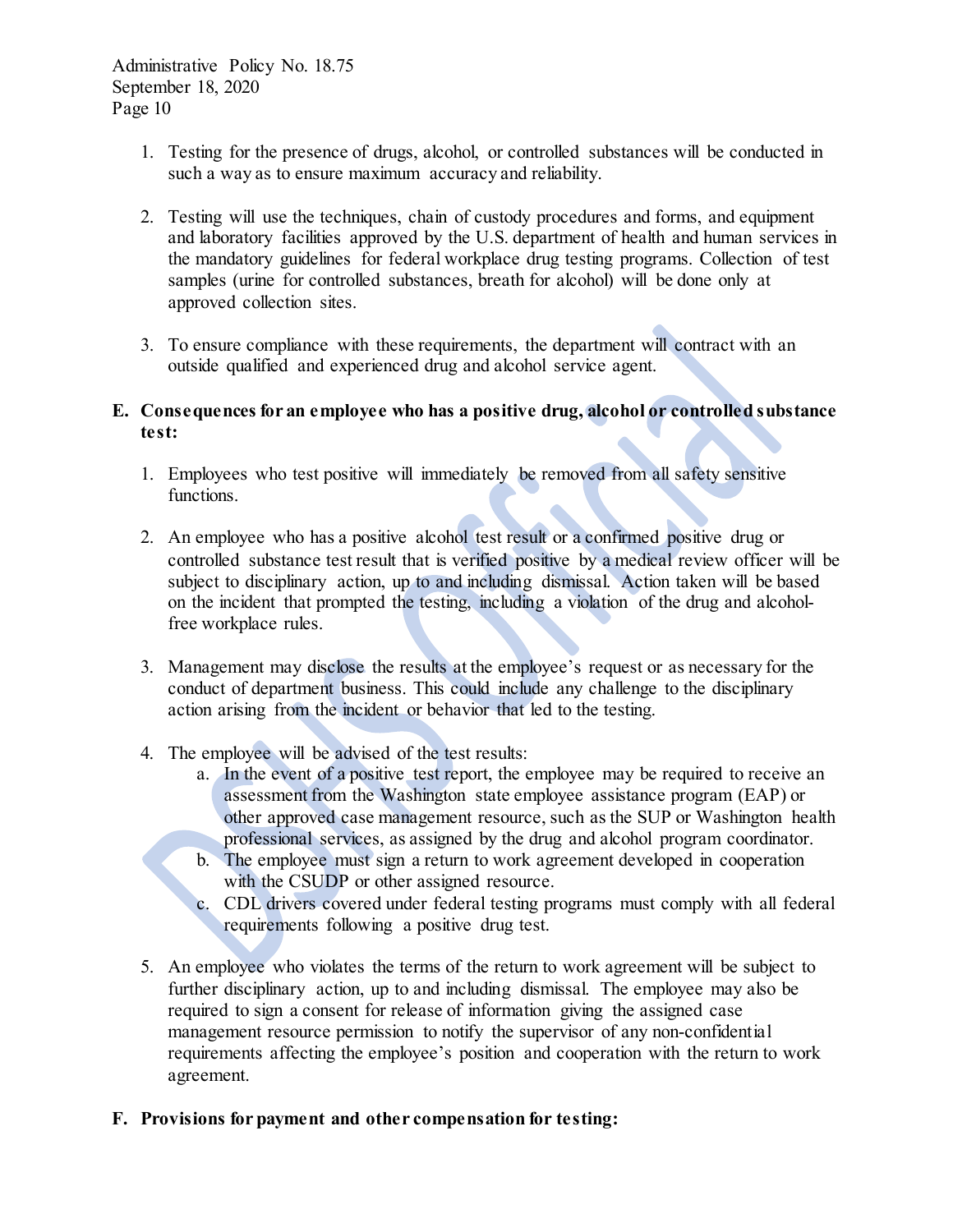- 1. The department will compensate employees for their time and reimbursable expenses related to providing samples for reasonable suspicion and post-accident testing.
- 2. If an employee's drug test is confirmed positive and the employee requests that the split sample be tested, the test of the split sample will be at the employee's expense.
	- a. The department will approve the request, provided the request is submitted within 72 hours of the notification of the positive test result to the department by the MRO.
	- b. If the result of the split sample testing is negative, the department will reimburse the employee for the cost of the test.

## **G. Provisions for receiving and safeguarding test results:**

- 1. All results of drug, alcohol, or controlled substance testing will be maintained confidentially. Supervisors will be notified only of a positive or negative result. The type or quantity of the substance will not be disclosed.
- 2. Results of testing will be given to the drug and alcohol program coordinator, who will release them only as necessary for conduct of department business. The coordinator will keep testing records in a confidential and locked file. The test results will not be included in the employee's personnel file.
- 3. If an employee who tests positive chooses to resign rather than meet with the resource as directed, or if an employee is dismissed, a copy of the resignation or dismissal letter must be forwarded to the drug and alcohol program coordinator for inclusion in the record.

# **H. Employee Training**

Provisions for training employees in this policy:

- 1. Training will be made available to all managers, supervisors, shop stewards, and lead workers. The training will include at a minimum:
	- a. The elements of the department's drug and alcohol-free workplace program;
	- b. The effects of drugs, alcohol, and controlled substances in the workplace; and
	- c. Behavioral symptoms of being affected by drugs, alcohol, or controlled substances (reasonable suspicion).
- 2. Training will be required for all department managers, supervisors, and lead workers who are in a position to require testing of CDL, safety sensitive positions, and other designated employees once every three years.
	- a. The focus of this training will be the criteria for requiring a reasonable suspicion drug, alcohol or controlled substance test, and the procedures for executing the testing.
	- b. The drug and alcohol coordinator will keep a record of all who have completed the training, and the training records will be made available to managers and supervisors at their request, to substantiate reasonable suspicion observations.